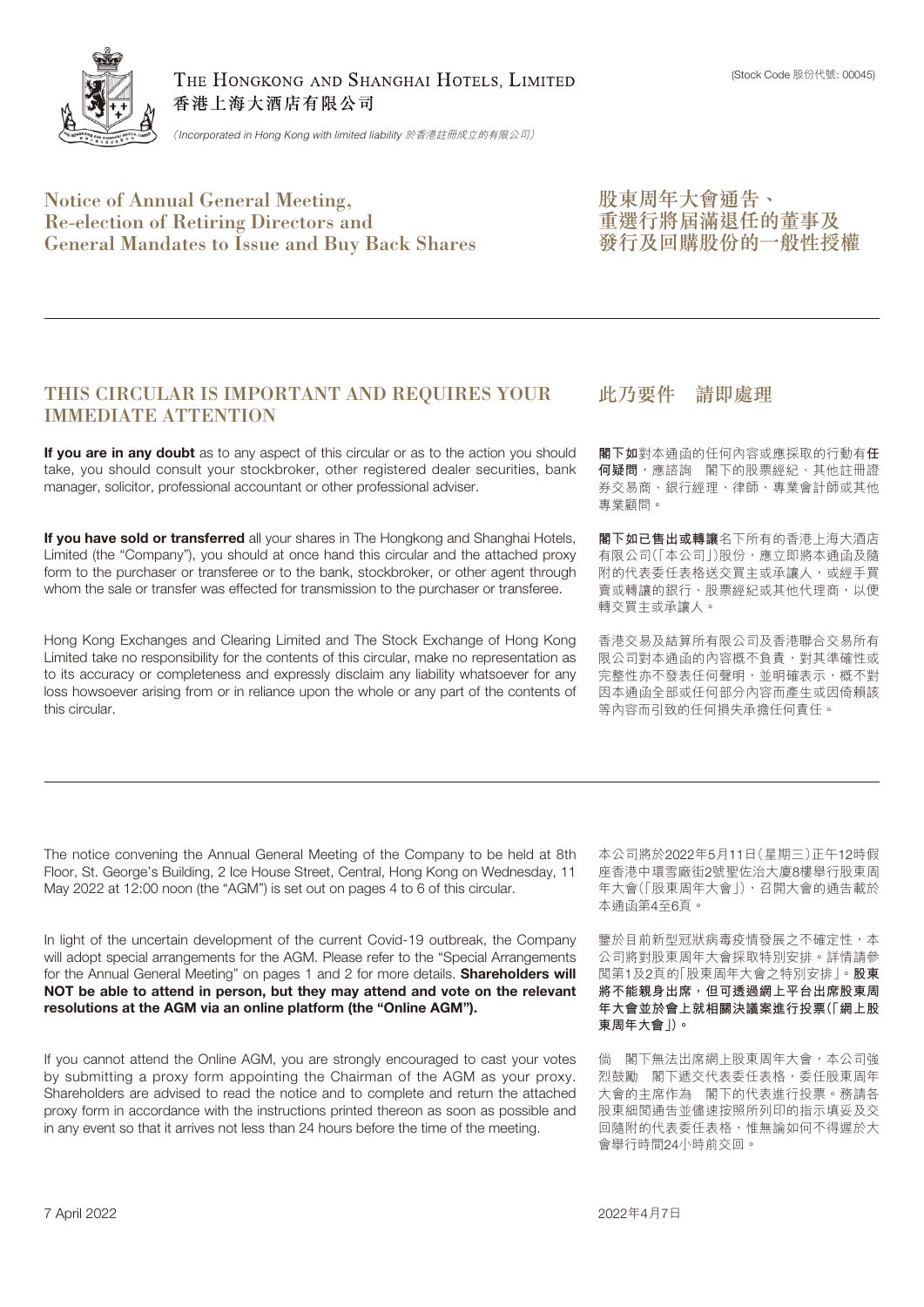# SPECIAL ARRANGEMENTS FOR THE ANNUAL GENERAL MEETING

In light of the uncertain development of the current Covid-19 outbreak and the Prevention and Control of Disease (Prohibition on Group Gathering) Regulation in force, including a ban on the conducting of physical general meeting of companies, at the time of printing this circular, the Company will adopt the following special arrangements for the AGM.

#### **No physical attendance will be permitted but shareholders can participate in the AGM by live webcast.**

The AGM of the Company will be held at 8th Floor, St. George's Building, 2 Ice House Street, Central, Hong Kong on Wednesday, 11 May 2022 at 12:00 noon with the minimum number of persons present as is legally required to form a quorate meeting by Directors or other senior staff members who are shareholders or proxy. **No other shareholder, proxy or corporate representative should attend the AGM in person**. Any other person who attempts to do so will be excluded and will not be permitted entry to the venue of the AGM.

## The Online AGM

Both registered and non-registered shareholders can participate in the AGM via an online platform. They will be able to view a live webcast of the AGM, submit questions, and cast votes in near real-time through the online platform. A live webcast of the AGM can be accessed by going to https://meetings.computershare.com/HSH\_2022AGM on a computer, tablet or any browser enabled device. Please follow the instructions on the landing page on how to access the webcast. Shareholders will be able to access the live webcast from 11:30 a.m. on the day of the AGM until its conclusion.

**Login details for registered shareholders:** Details regarding the Online AGM arrangements and login details for joining the Online AGM are included in the Company's notification letter dated 7 April 2022. For corporate holders who wish to attend the Online AGM, please call the Company's share registrar, Computershare Hong Kong Investor Services Limited ("Computershare") on (852) 2862 8555.

**Login details for non-registered shareholders:** If you wish to attend and participate in the Online AGM, you should contact your banks, brokers, custodians, nominees or HKSCC Nominees Limited through which your shares are held (collectively the Intermediary) and instruct the Intermediary to appoint you as proxy or corporate representative to attend the Online AGM and in doing so, you will be asked to provide your email address. Details regarding the Online AGM including the login details will be emailed by Computershare.

For enquiries, please call Computershare on (852) 2862 8555 for assistance.

## Proxy Appointment

The Company requires that shareholder participates in the AGM only by using the online platform or appointing the Chairman of the AGM or any other person as proxy to vote on your behalf.

If your proxy (except when the Chairman of the AGM is appointed as proxy) wishes to participate and cast votes at the Online AGM, you must provide a valid email address on the proxy form for the necessary arrangements. If no email address is provided, your proxy cannot participate or cast votes at the Online AGM. The email address provided will be used by Computershare to provide the login details for the Online AGM. If your proxy has not received the login details by email by 6:00 p.m. on Tuesday, 10 May 2022, you should contact Computershare on (852) 2862 8555 for the necessary arrangements.

Completed proxy forms must be deposited at the Company's share registrar, Computershare Hong Kong Investor Services Limited, 17M Floor, Hopewell Centre, 183 Queen's Road East, Wanchai, Hong Kong by **Tuesday, 10 May 2022 at 12:00 noon** (24 hours before the time of the meeting).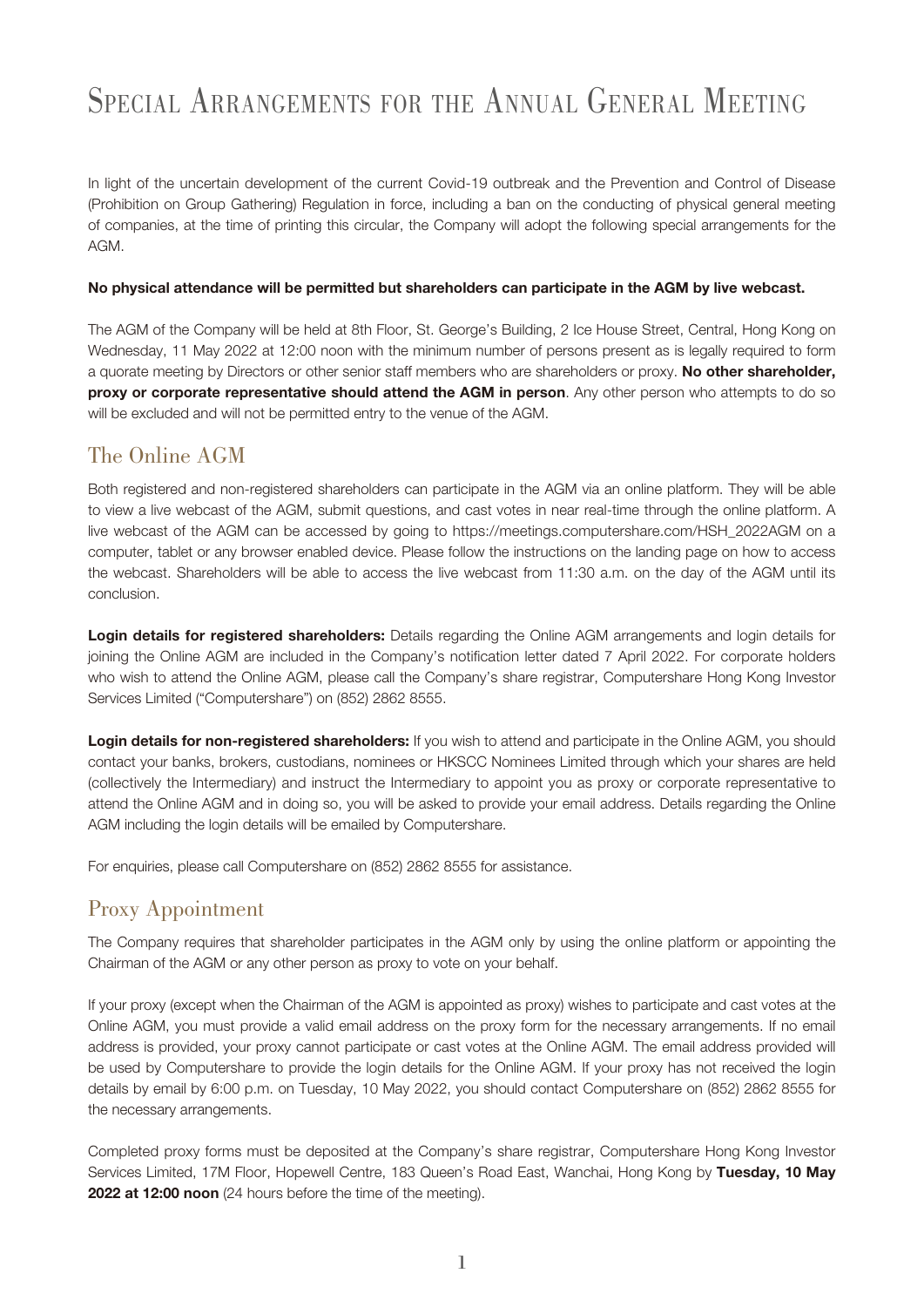## SPECIAL ARRANGEMENTS FOR THE ANNUAL GENERAL MEETING

Completion and return of the proxy form will not preclude a member from attending and voting at the Online AGM (or any adjournment of such meeting) and, in such event, the instrument appointing a proxy shall be deemed to be revoked.

Shareholders attending the Online AGM will also be counted towards the quorum of the AGM.

## Ask questions before or during the AGM

If shareholders would like to submit questions for the Company in advance of the AGM, please send your questions to the email account: ir@hshgroup.com by no later than 6 May 2022, 4:30 p.m.

You can also submit questions during the AGM through the webcast link provided. The Board will arrange for as many of the questions asked to be answered as possible at the AGM.

## Changes to arrangements

Due to the constantly evolving COVID-19 pandemic situation in Hong Kong, the Company may be required to change the AGM arrangements at short notice. Shareholders should check the Company's website at www.hshgroup.com for future announcements and updates on the AGM arrangements.

If shareholders have any questions relating to the AGM, please contact Computershare Hong Kong Investor Services Limited, the Company's share registrar, as follows:

Computershare Hong Kong Investor Services Limited 17M Floor, Hopewell Centre 183 Queen's Road East Wanchai, Hong Kong Telephone: (852) 2862 8555 Facsimile: (852) 2865 0990 Online Enquiries: www.computershare.com/hk/en/online\_feedback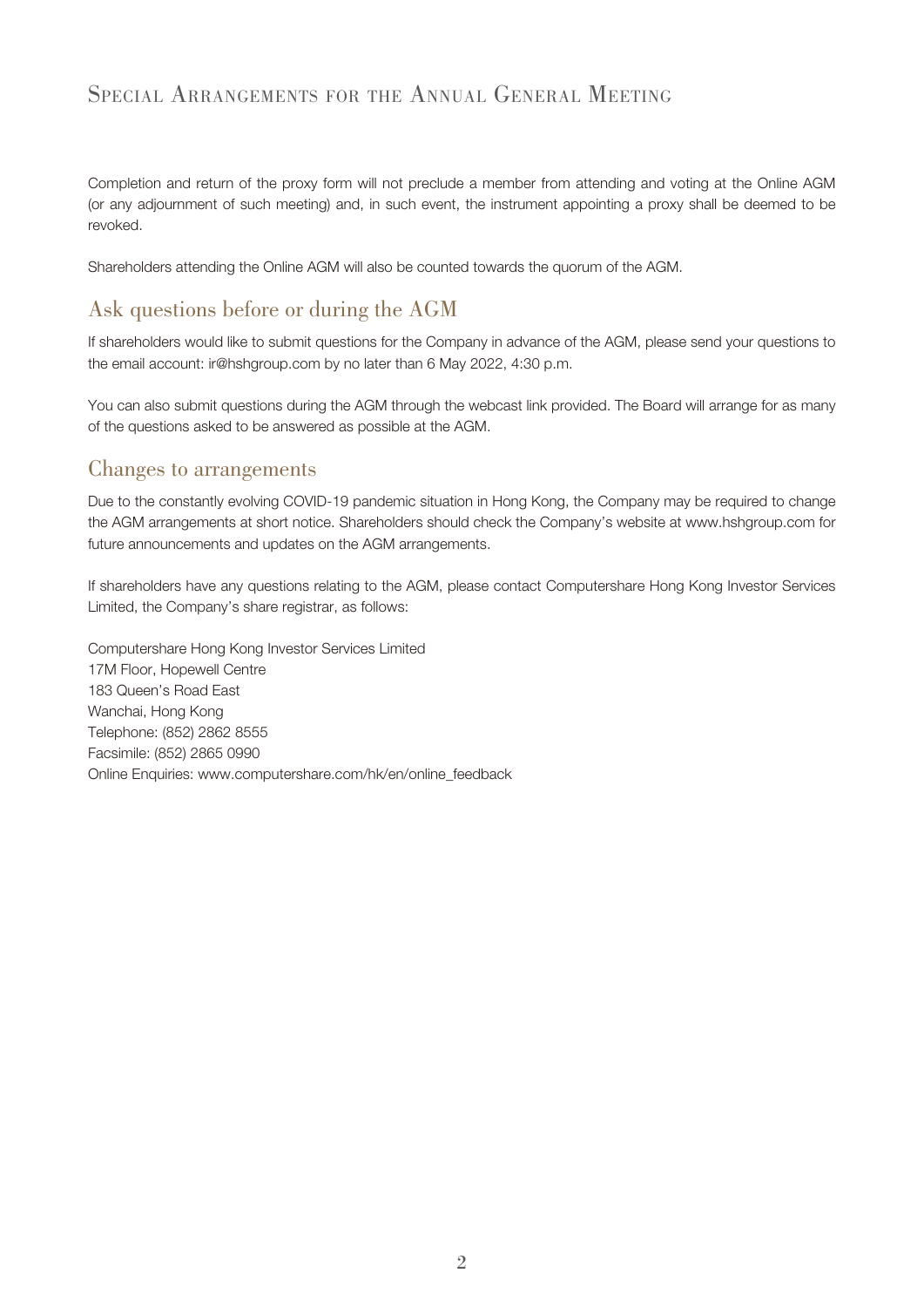

THE HONGKONG AND SHANGHAI HOTELS, LIMITED 香港上海大酒店有限公司

> (Incorporated in Hong Kong with limited liability) (Stock Code: 00045)

## **Directors**

Non-Executive Chairman The Hon. Sir Michael Kadoorie

Non-Executive Deputy Chairman Andrew Clifford Winawer Brandler

## Executive Directors

Managing Director and Chief Executive Officer Clement King Man Kwok

Chief Operating Officer Peter Camille Borer

Chief Financial Officer Christopher Shih Ming Ip

## Registered Office

8th Floor, St. George's Building 2 Ice House Street Central Hong Kong

## Dear Shareholders,

# Non-Executive Directors

William Elkin Mocatta John Andrew Harry Leigh Nicholas Timothy James Colfer James Lindsay Lewis Philip Lawrence Kadoorie

## Independent Non-Executive Directors

Dr the Hon. Sir David Kwok Po Li Patrick Blackwell Paul Pierre Roger Boppe Dr William Kwok Lun Fung Dr Rosanna Yick Ming Wong Dr Kim Lesley Winser Ada Koon Hang Tse

On behalf of the Board, it is my pleasure to inform you that our annual general meeting will be held on Wednesday, 11 May 2022 at 12:00 noon (the "AGM"). In light of the uncertain development of the current Covid-19 outbreak and the Prevention and Control of Disease (Prohibition on Group Gathering) Regulation in force, the Company will adopt special arrangements for the AGM. You will NOT be able to attend in person, but you may participate in the AGM via the online platform (the "Online AGM"). Please refer to "Special Arrangements for the Annual General Meeting" on pages 1 and 2 for details.

Notice and information regarding the business to be considered at the AGM are set out in this circular. A proxy form for use at the AGM is attached. If you cannot attend the Online AGM, you are strongly encouraged to cast your votes by submitting a proxy form appointing the Chairman of the AGM as your proxy. Whether or not you intend to attend the Online AGM, you are advised to complete the proxy form and return it to the Company's share registrar, Computershare Hong Kong Investor Services Limited, as soon as possible, but in any case, to arrive no later than 24 hours before the time of the meeting. Completion and return of the proxy form will not preclude you from attending and voting at the Online AGM and at any adjournment thereof, should you so wish to do so.

The Board considers that the proposed resolutions as set out in the notice of AGM are in the best interests of the Company and its shareholders, and recommends you to vote in favour of the resolutions.

I will demand that each of the proposed resolutions be voted on by way of a poll. The results of the poll will be posted on the websites of the Company and the Stock Exchange after the market closes on the day of the AGM.

Yours faithfully, The Hon. Sir Michael Kadoorie Chairman 7 April 2022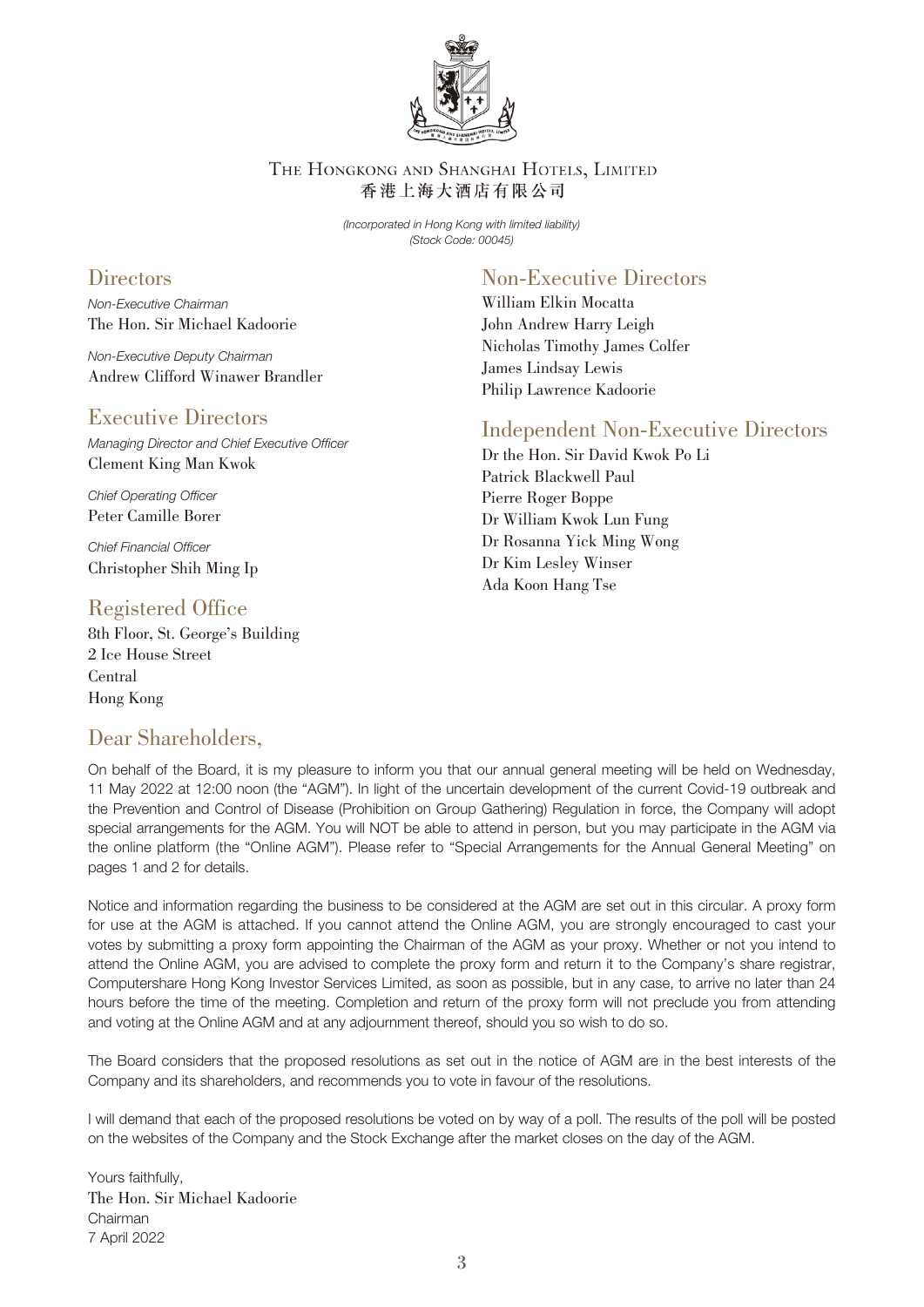# NOTICE OF ANNUAL GENERAL MEETING

**NOTICE IS HEREBY GIVEN** that the Annual General Meeting of shareholders of The Hongkong and Shanghai Hotels, Limited (the "Company") will be held at 8th Floor, St. George's Building, 2 Ice House Street, Central, Hong Kong on Wednesday, 11 May 2022 at 12:00 noon (the "AGM") and the Company will adopt special arrangements for the AGM. Shareholders will NOT be able to attend in person, but they may participate in the AGM via the online platform to exercise their rights and to vote and ask questions. The AGM will be held for the following purposes:

- 1. to receive and consider the audited financial statements and the reports of the Directors and independent auditor for the year ended 31 December 2021;
- 2. to re-elect retiring Directors; and
- 3. to re-appoint KPMG as independent auditor of the Company and authorise the Directors to fix its remuneration.

As special business, to consider and, if thought fit, pass with or without modification the following resolutions as ordinary resolutions:

#### 4. "**THAT**:

- (a) subject to paragraph (c), a general mandate be unconditionally granted to the Directors of the Company to exercise during the Relevant Period all the powers of the Company to allot, issue and deal with additional shares in the Company and to make or grant offers, agreements, options or warrants (including securities convertible into shares of the Company) which would or might require the exercise of such powers;
- (b) the mandate in paragraph (a) shall authorise the Directors of the Company during the Relevant Period to make or grant offers, agreements, options and rights which would or might require the exercise of such powers after the end of the Relevant Period;
- (c) the total number of shares of the Company allotted or agreed conditionally or unconditionally to be allotted (whether pursuant to an option

or otherwise) by the Directors of the Company pursuant to the mandate in paragraph (a), otherwise than pursuant to (i) a Rights Issue, or (ii) any option scheme or similar arrangement for the time being adopted for the grant or issue to officers and/or employees of the Company and/ or any of its subsidiaries of shares or rights to acquire shares of the Company, or (iii) any scrip dividend or similar arrangement pursuant to the Articles of Association of the Company from time to time, shall not exceed 20% of the total number of shares of the Company in issue at the date of passing this Resolution (subject to adjustment in the case of any subdivision and consolidation of shares after the passing of this Resolution) and the said mandate shall be limited accordingly; and

(d) for the purpose of this Resolution:

'Relevant Period' means the period from the passing of this Resolution until whichever is the earlier of:

- (i) the conclusion of the next annual general meeting of the Company;
- (ii) the expiration of the period within which the next annual general meeting of the Company is required by law to be held; or
- (iii) the date on which the authority given under this Resolution is revoked or varied by an ordinary resolution of the shareholders in general meeting.

'Rights Issue' means an offer of shares or an issue of options, warrants or other securities giving the right to subscribe for shares, open for a period fixed by the Directors of the Company to holders of shares of the Company or any class thereof on the register on a fixed record date in proportion to their then holdings of such shares or class thereof (subject to such exclusion or other arrangements as the Directors of the Company may deem necessary or expedient in relation to fractional entitlements or having regard to any restrictions or obligations under the laws of, or the requirements of any recognised regulatory body or any stock exchange in, any territory outside Hong Kong)."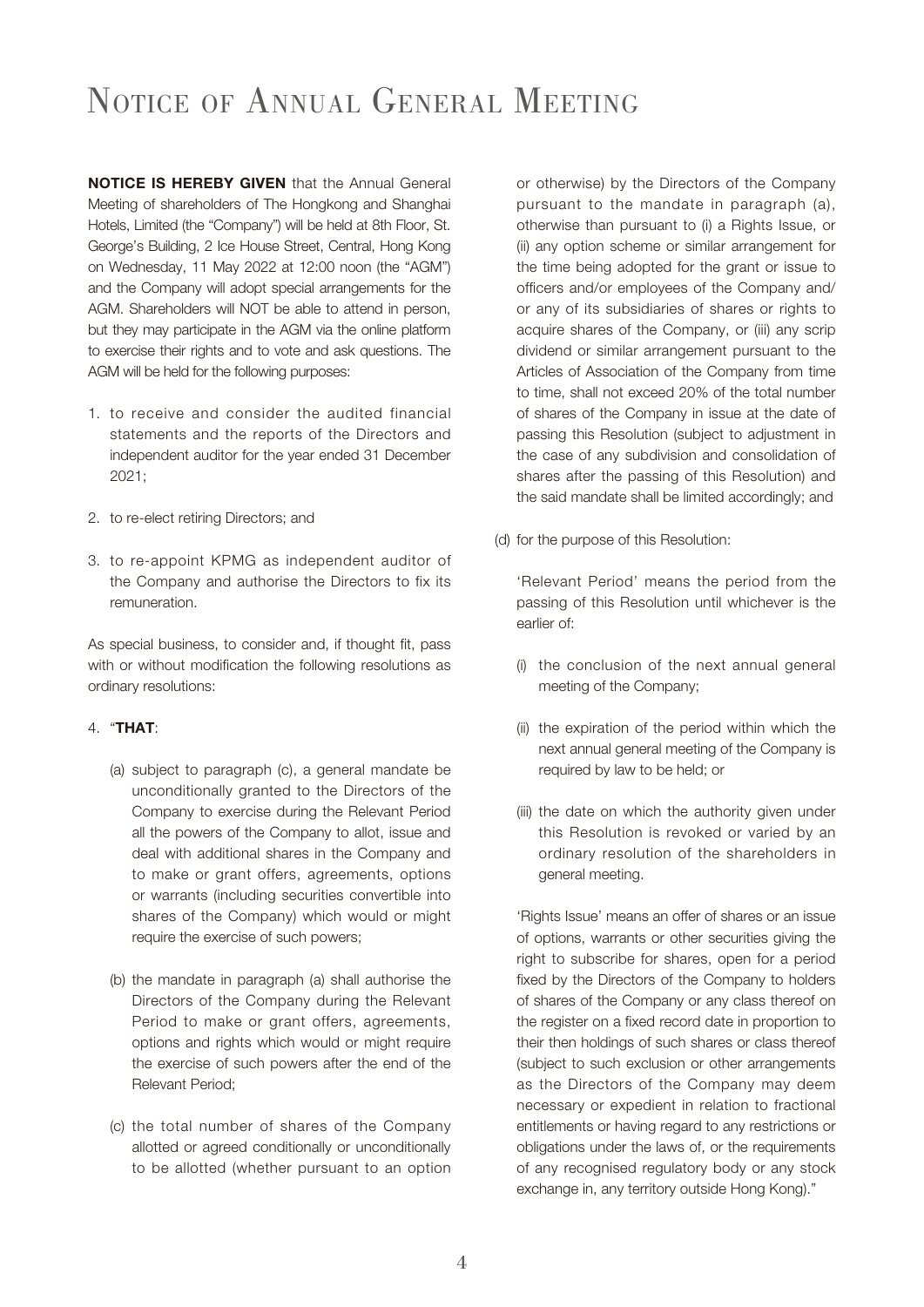#### 5. "**THAT**:

- (a) a general mandate be unconditionally granted to the Directors of the Company to exercise during the Relevant Period all the powers of the Company to buy back or otherwise acquire shares of the Company in accordance with all applicable laws and the requirements of the Rules Governing the Listing of Securities on The Stock Exchange of Hong Kong Limited, provided that the total number of shares so bought back or otherwise acquired shall not exceed 10% of the total number of shares of the Company in issue at the date of passing this Resolution (subject to adjustment in the case of any subdivision and consolidation of shares after the passing of this Resolution); and
- (b) for the purpose of this Resolution:

'Relevant Period' means the period from the passing of this Resolution until whichever is the earlier of:

- (i) the conclusion of the next annual general meeting of the Company;
- (ii) the expiration of the period within which the next annual general meeting of the Company is required by law to be held; or
- (iii) the date on which the authority given under this Resolution is revoked or varied by an ordinary resolution of the shareholders in general meeting."
- 6. "**THAT**, subject to the passing of Resolutions 4 and 5 set out in the notice of this meeting, the total number of shares of the Company which are bought back or otherwise acquired by the Company pursuant to Resolution 5 shall be added to the total number of shares of the Company which may be issued pursuant to Resolution 4."

By Order of the Board **Christobelle Liao** Company Secretary 7 April 2022

#### Notes:

- 1. A shareholder may appoint separate proxies to attend, speak and vote in his/her stead at the AGM provided that each proxy is appointed to represent the respective number of shares held by the shareholder as specified in the relevant proxy forms. The proxy does not need to be a shareholder of the Company.
- 2. In the case of joint holders, the vote of the senior who tenders a vote, whether in person or by proxy, shall be accepted to the exclusion of the votes of the other joint holders and for this purpose seniority shall be determined by the order in which the names stand in the register of members in respect of the joint holding.
- 3. In order to be valid, the proxy form together with the power of attorney or other authority (if any) under which it is signed or a certified copy of that power of attorney or authority must be deposited at the Company's share registrar, Computershare Hong Kong Investor Services Limited, 17M Floor, Hopewell Centre, 183 Queen's Road East, Wanchai, Hong Kong, at least 24 hours before the time appointed for holding the AGM.
- 4. In light of the uncertain development of the current Covid-19 outbreak and the Prevention and Control of Disease (Prohibition on Group Gathering) Regulation in force, including a ban on the conducting of physical general meetings of companies, at the time of printing the circular to the shareholders dated 7 April 2022 ("AGM Circular"), the Company will adopt special arrangements for the AGM. Details of the arrangements are set out in "Special Arrangements for the Annual General Meeting" to the AGM Circular.
- 5. The register of members of the Company will be closed from Thursday, 5 May 2022 to Wednesday, 11 May 2022, both days inclusive, during which period the registration of transfer of shares will be suspended. To be entitled to attend, speak and vote at the AGM, all transfer documents accompanied by the relevant share certificates must be lodged with the Company's share registrar, Computershare Hong Kong Investor Services Limited at Shops 1712-1716, 17th Floor, Hopewell Centre, 183 Queen's Road East, Wanchai, Hong Kong, for registration no later than 4:30 p.m. on Wednesday, 4 May 2022.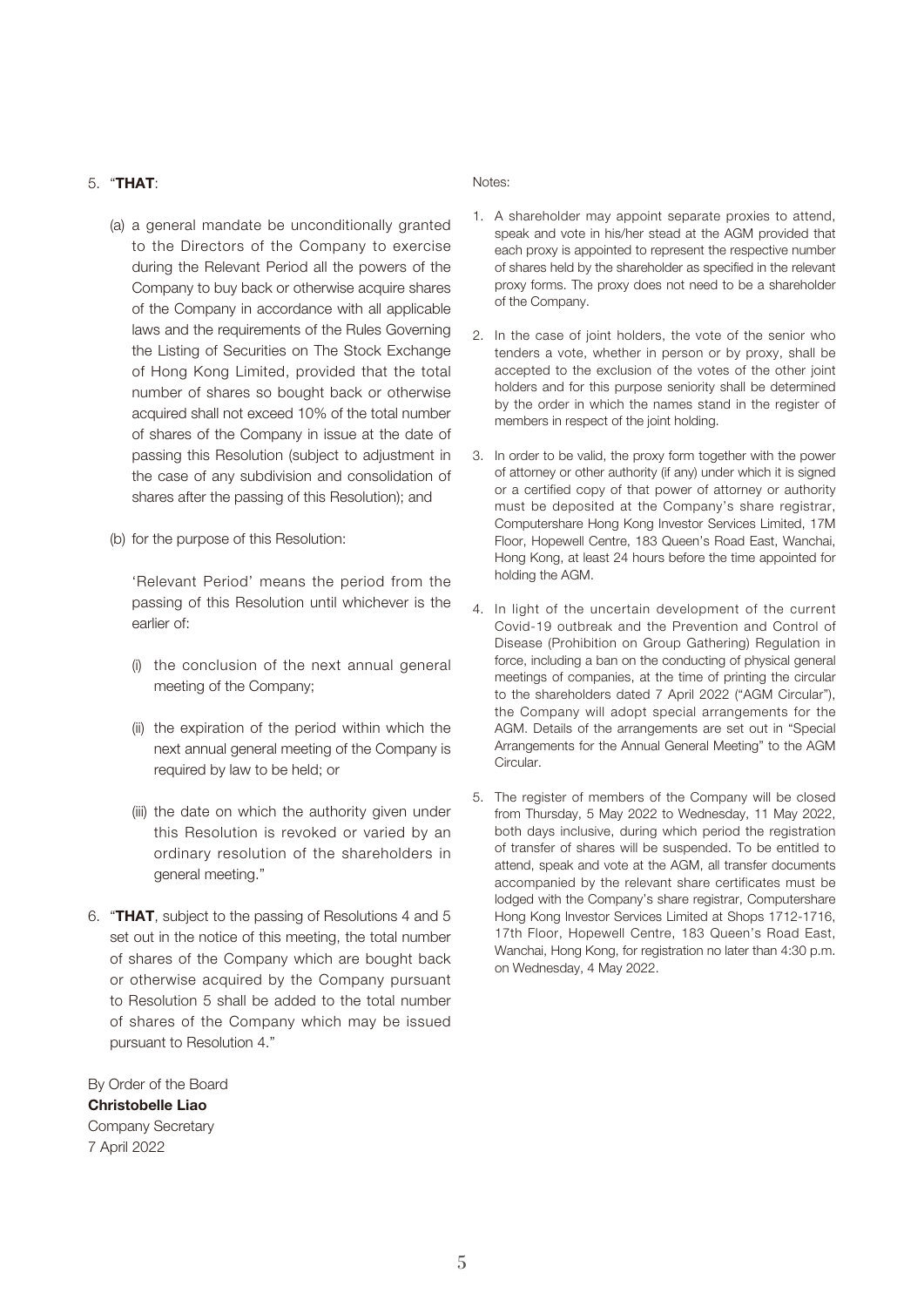## NOTICE OF ANNUAL GENERAL MEETING

- 6. The retiring Directors are The Hon. Sir Michael Kadoorie, Mr Peter Borer, Mr Patrick Paul, Dr Rosanna Wong and Dr Kim Winser who will retire at the AGM and, being eligible, have agreed to offer themselves for re-election. The re-election of these retiring Directors will be voted on individually by shareholders. Details of the Directors proposed to be re-elected at the AGM are set out in Appendix I of the AGM Circular.
- 7. Detailed information on other business to be transacted at the AGM is set out in the AGM Circular.
- 8. At the AGM, the Chairman will demand each of the above resolutions be voted on by way of a poll in accordance with Article 58 of the Articles of Association of the Company. The results of the poll will be posted on the websites of the Company and the Stock Exchange after the market closes on the day of the AGM.
- 9. In the event of a typhoon signal no. 8 or above, extreme conditions caused by super typhoons, or a black rainstorm warning signal is in force in Hong Kong at any time between 9:00 a.m. and 12:00 noon on the day of the AGM, the AGM may be postponed to a later date and/or time as determined by the Company.

If postponed, the Company will, as soon as practicable, post an announcement on the websites of the Company and the Stock Exchange to notify shareholders that the meeting has been postponed (however, a failure to post such a notice shall not affect the postponement of such meeting). Shareholders may also call the Company's telephone hotline at (852) 2840 7788 during business hours from 9:00 a.m. to 5:30 p.m. to enquire whether the meeting has been postponed.

The Company will post a further announcement on the websites of the Company and the Stock Exchange to notify the shareholders the date, time and location of the postponed meeting once it has been fixed.

10. Due to the constantly evolving COVID-19 pandemic situation in Hong Kong, the Company may be required to change the AGM arrangements at short notice. Shareholders should check the Company's website at www.hshgroup.com for future announcements and updates on the AGM arrangements.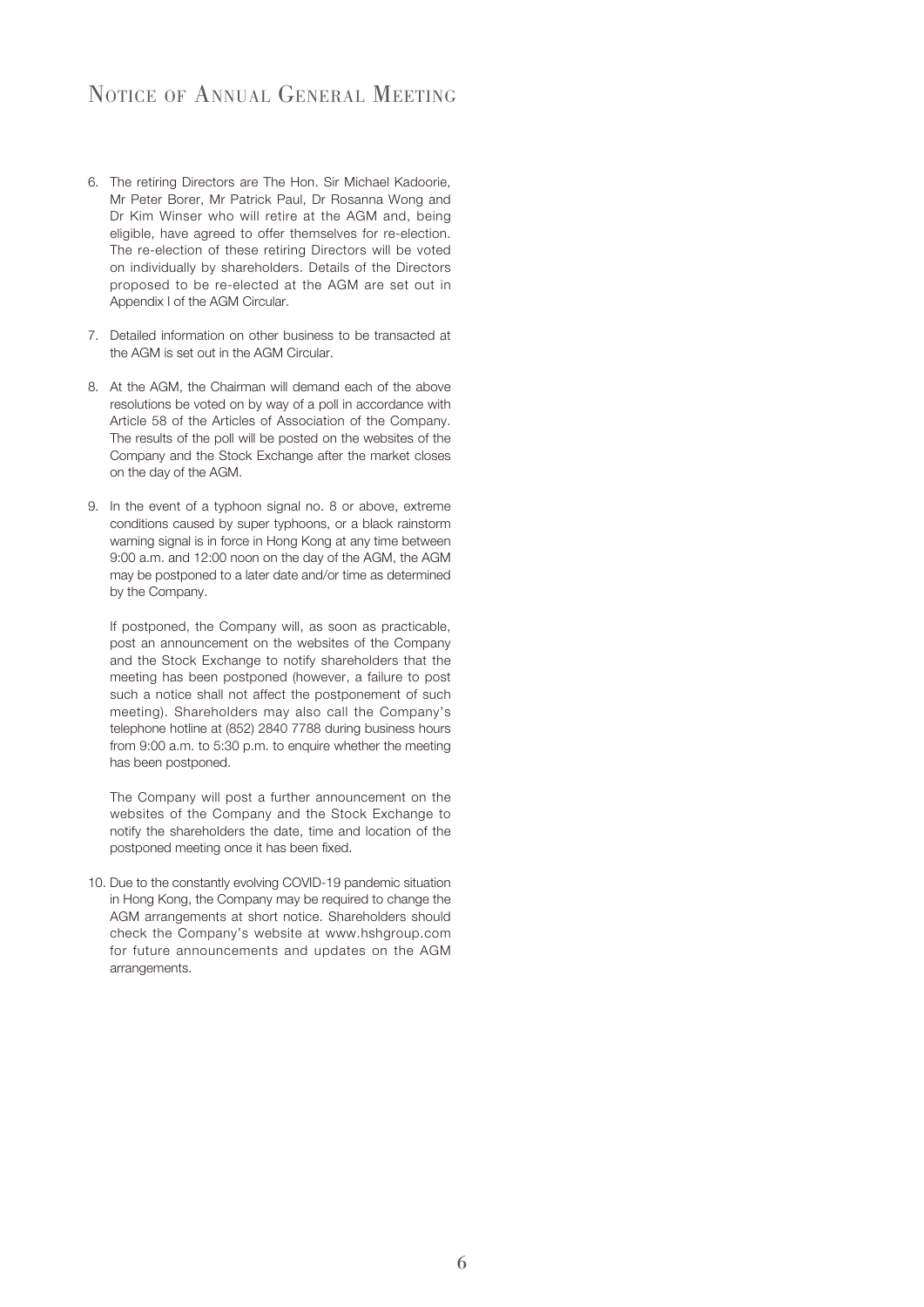# BUSINESS OF ANNUAL GENERAL MEETING

## Resolution 1 Receiving the Audited Financial Statements

The audited financial statements of the Company and the reports of the Directors and independent auditor for the year ended 31 December 2021 are set out in the 2021 Annual Report which is available in English and Chinese on the Company's website at www.hshgroup.com and the website of the Stock Exchange at www.hkexnews.hk.

The financial statements have been reviewed by the Audit Committee and audited by KPMG.

## Resolution 2 Re-Election of Retiring Directors

In accordance with the Articles of Association of the Company, The Hon. Sir Michael Kadoorie, Mr Peter Borer, Mr Patrick Paul, Dr Rosanna Wong and Dr Kim Winser will retire at the AGM and, being eligible, have agreed to offer themselves for re-election. Mr Paul, Dr Wong and Dr Winser will seek re-election as Independent Non-Executive Directors ("INEDs").

In nominating the INEDs, the Nomination Committee (the "Committee") has considered the perspectives, skills and experience of the three INEDs seeking re-election and their contribution to the diversity of knowledge and experience of the Board. Mr Paul is an experienced INED with many years of leadership experience. His finance, accounting and tax expertise enables him to provide key strategic guidance to the Company in its financial and tax reviews, risk management, compliance and internal control framework particularly as Chairman of the Audit Committee. As the Chairman of the Remuneration Committee as well, Mr Paul reviews and challenges and provides a sense check to the remuneration policies for the Group as well as remuneration structures for senior management.

Dr Wong has a multi-faceted business background. She is particularly skilled in public sector, project management, change and risk management. With her three decades of experience in the political and non-profit arenas, in addition to holding several Board positions in the private sector, she has provided invaluable and independent

advice and significant contribution to the Board, particularly in matters of the Group involving public sector or government authorities. Her extensive experience in the private and non-profit sector has also brought invaluable advice as a member of the Remuneration **Committee** 

Dr Winser has a wide range of expertise and experience in e-commerce, luxury retail and international business. Her career has encompassed various executive roles in the consumer, digital and retail industries which is important to the Group, particularly in its retail and digital marketing area. Dr. Winser is also well connected in the UK and has provided invaluable advice particularly on matters relating to stakeholder engagement for The Peninsula London project.

The wide breadth of knowledge and diversity of their experiences make each of the retiring INEDs invaluable members of, and active contributors to, the Board. In addition, the Committee has assessed and reviewed the independence of Mr Paul, Dr Wong and Dr Winser based on the independence guidelines set out in rule 3.13 of the Rules Governing the Listing of Securities on the Stock Exchange (the "Listing Rules"). The Committee continues to believe that it is not appropriate to apply an arbitrary period of service beyond which a director is assumed to have lost his/her independence. The Committee has considered and remains of the view that although Mr Paul and Dr Wong have been on the Board for over nine years, this does not and would not affect their independent judgement. Both of them have consistently brought value to the Board as they maintain independent mindset and bring the right experience and are prepared to challenge the Board in a constructive fashion. It is noted that Dr Wong and Sir Michael are INEDs of CK Hutchison Holdings Limited in which Dr Wong does not hold any shares. Saved as disclosed, none of the retiring INEDs hold any cross directorships or have significant links with other Directors through involvements in other companies or bodies that could give rise to conflicts of interests in the role of INED of the Company and which could likely affect their independent judgement. Based on the above, the Committee has affirmed that the retiring INEDs remain independent. Furthermore, the Board has also reviewed the time spent for performing their duties and considered that they are able to devote sufficient time and attention to the Company's affairs.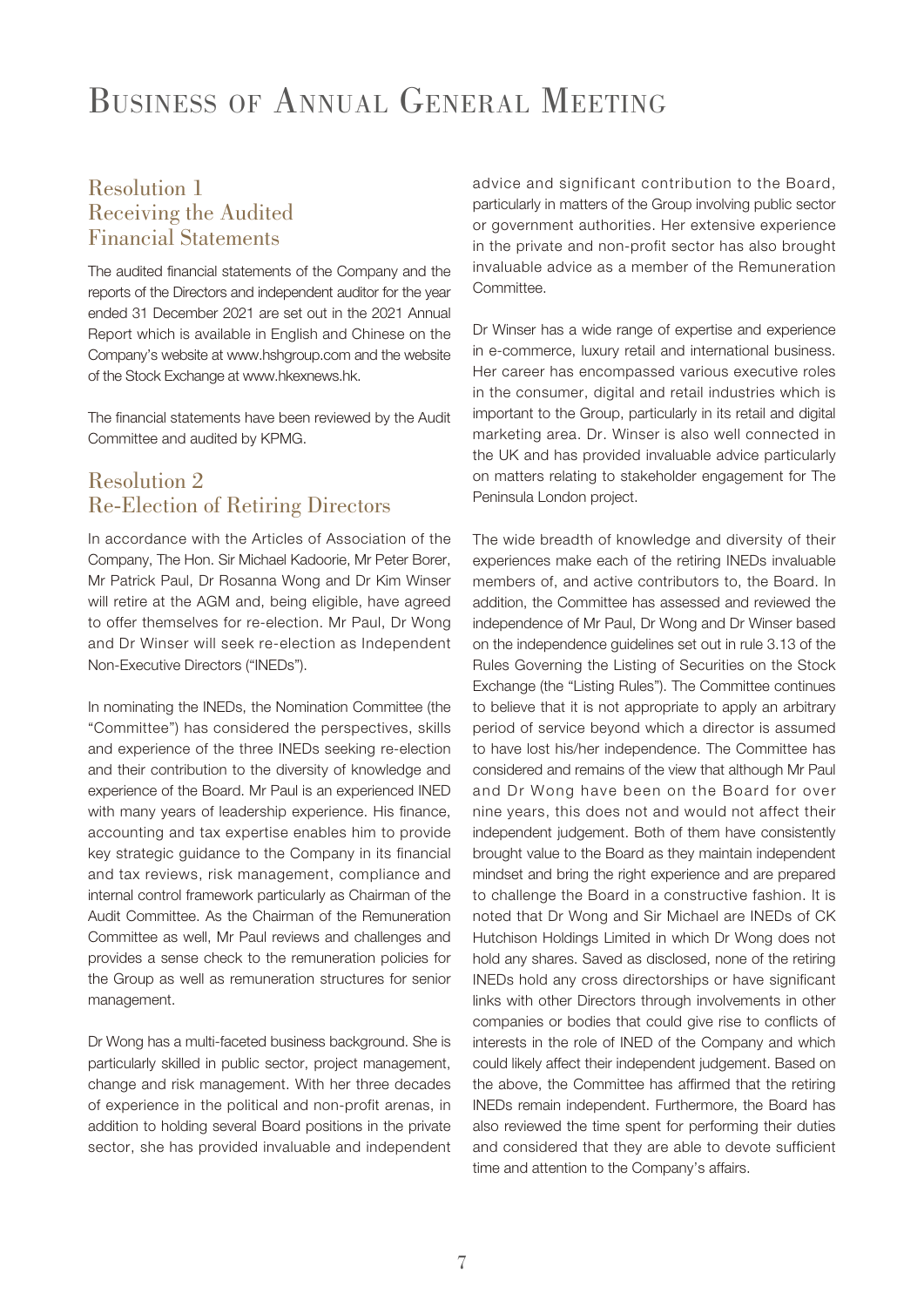The Committee considered that all of the Directors up for re-election continue to contribute to the Board based on their respective experience and their commitment roles.

Based on the confirmations from INEDs and the review undertaken, the Committee recommended the reelection of the retiring Directors to the Board. The Board endorsed the nomination by the Committee and recommended them to stand for re-election at the AGM. All the retiring Directors abstained from voting at the Committee and Board meetings when considering their re-election. Re-election of Directors will be individually voted on by shareholders.

Details of the retiring Directors proposed for re-election at the AGM are set out in Appendix I of this circular.

## Resolution 3 Re-Appointment of Auditor and Fixing of Auditor's Remuneration

The Audit Committee has assessed the performance and remuneration of the external auditor, KPMG, and recommended to the Board (which endorsed the view) that, subject to shareholders' approval at the AGM, KPMG be re-appointed as the external auditor of the Company for 2022 and Directors be authorised to fix its remuneration.

## Resolutions 4 to 6 General Mandates to Issue and Buy Back Shares

At the annual general meeting of the Company held on 21 May 2021, ordinary resolutions were passed giving general mandates to Directors (i) to allot, issue and otherwise deal with shares equal to 20% of the total number of shares of the Company in issue at 21 May 2021, plus the aggregate number of shares bought back by the Company and (ii) to buy back shares of the Company on the Stock Exchange up to 10% of the total number of shares of the Company in issue as at 21 May 2021.

Under the terms of the Companies Ordinance (Chapter 622 of the Laws of Hong Kong) (the "Companies Ordinance") and Listing Rules, these general mandates will lapse at the conclusion of the AGM, unless renewed at that meeting. Resolutions will be proposed at the AGM to give the Directors the mandates to allot or issue new shares or to grant rights to subscribe for or convert to new shares and buy back shares in accordance with the terms of those resolutions.

Based on the 1,649,434,206 shares in issue as at 1 April 2022, being the latest practicable date prior to the printing of this circular (the "Latest Practicable Date") (and assuming that there is no change in respect of the total number of shares of the Company in issue after the Latest Practicable Date and up to the passing of the relevant resolution), the Directors will be authorised under the general mandate to issue a maximum of 329,886,841 shares, subject to adjustment in the case of any subdivision and consolidation of shares after the AGM.

The Explanatory Statement required by the Listing Rules to be sent to shareholders in connection with the proposed general mandate for the share buy-back is set out in Appendix II of this circular.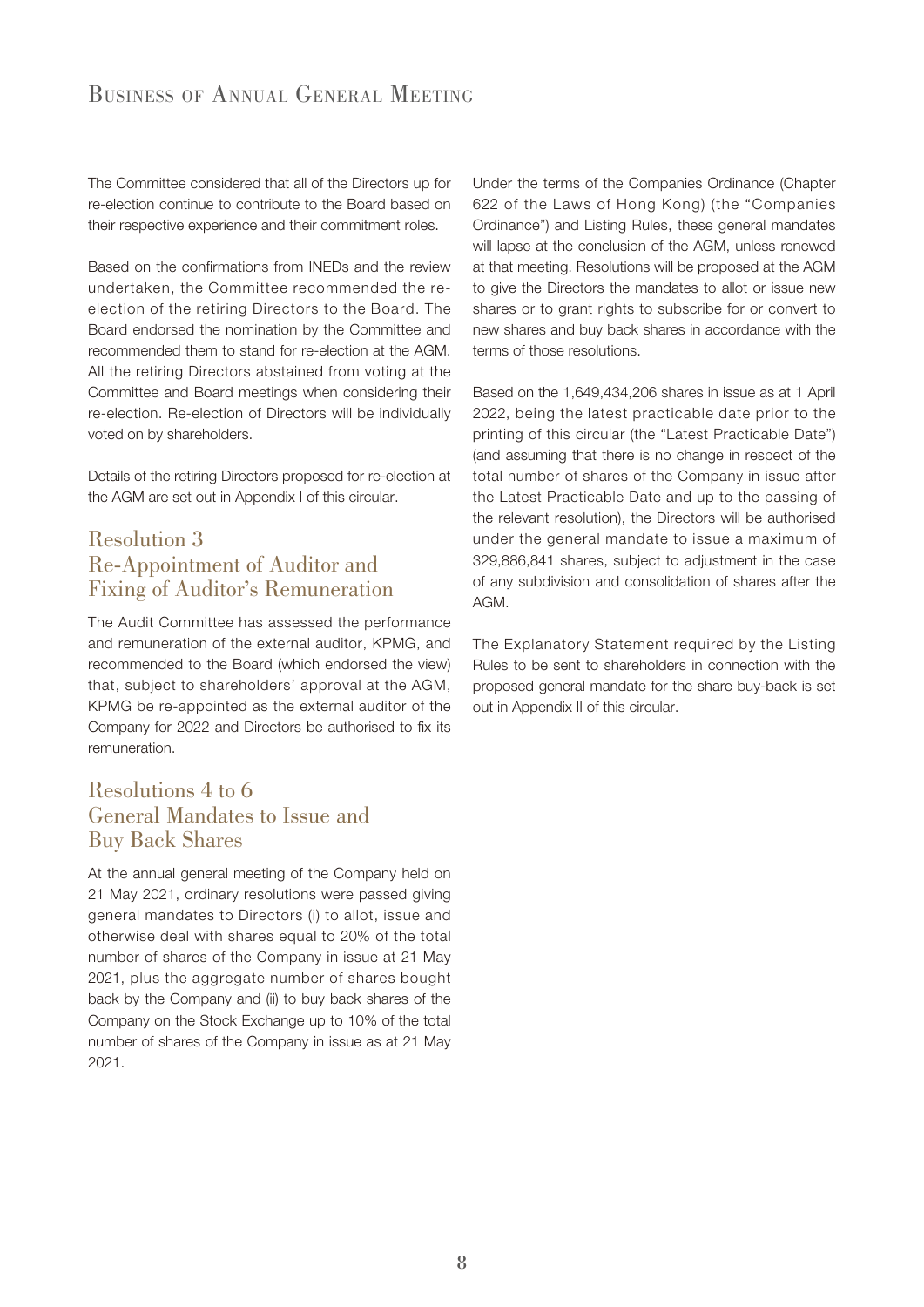# APPENDIX I

## Details of Retiring Directors Proposed for Re-election

The following are the particulars of the Directors proposed to be re-elected at the AGM:

### Non-Executive Chairman The Hon. Sir Michael Kadoorie  $\bullet$

#### **Key strengths and experience**

Sir Michael was appointed as Chairman in 1985. He holds board-level positions in two other listed companies as well as directorships in private companies. With decades of international experience in different sectors including infrastructure, utilities, property and retail, Sir Michael has extensive knowledge of the hospitality and real estate sectors, a deep understanding of the environment in which the company operates, and a comprehensive appreciation of investor sentiment.

#### **Titles, qualifications and education**

GBS, Hon. LLD, Hon. DSc, Commandeur de la Légion d'Honneur, Commandeur de l'Ordre des Arts et des Lettres, Commandeur de l'Ordre de la Couronne, Commandeur de l'Ordre de Leopold II

Age: 80 Appointed: November 1964

#### **Other major offices**

CLP Holdings Limited<sup>#</sup> (Chairman) CK Hutchison Holdings Limited<sup>#</sup> (Independent Non-Executive Director) Sir Elly Kadoorie & Sons Limited\* (Director)

#### **Other information**

Substantial Shareholder of the company Director of two of the group's entities Father of Mr Philip Lawrence Kadoorie Brother-in-law of Mr Ronald James McAulay, Honorary Life President

Executive Director Chief Operating Officer

#### **Key strengths and experience**

Mr Borer joined the group in 1981 and has been responsible for developing and perfecting the group's high standards of customer service and operational excellence. Following various operational roles, he was appointed General Manager of The Peninsula Hong Kong in 1994, taking on additional regional responsibility for the group's Asia hotel portfolio in 1999. Mr Borer was appointed as Chief Operating Officer in April 2004 and oversees the operation of the group's assets globally.

#### **Titles, qualifications and education**

Chevalier dans l'Ordre National de la Légion d'Honneur Chevalier dans l'Ordre du Mérite Agricole

Graduated from Ecole hôtelière de Lausanne,

**Switzerland** 

Peter Camille Borer Age: 68 Appointed: April 2004

#### **Other major offices**

School of Hotel and Tourism Management of The Chinese University of Hong Kong (Advisory Board Member) Gleneagles Hospital Hong Kong (Advisory Council Member)

#### **Other information**

Alumni Network of Ecole hôtelière de Lausanne (Lifetime Achievement Award) Director of the majority of the group's entities

Governance Board Committees Other Board Committees

A) Audit Committee (E

N) Nomination Committee

Remuneration Committee R

Chairman of the Committee

- Executive Committee
- Chairman of the Committee

The securities of these companies are currently listed on the Hong Kong Stock Exchange

Sir Elly Kadoorie & Sons Limited oversees a number of Kadoorie family interests in Hong Kong and overseas and, as such, is associated with the substantial shareholders of the company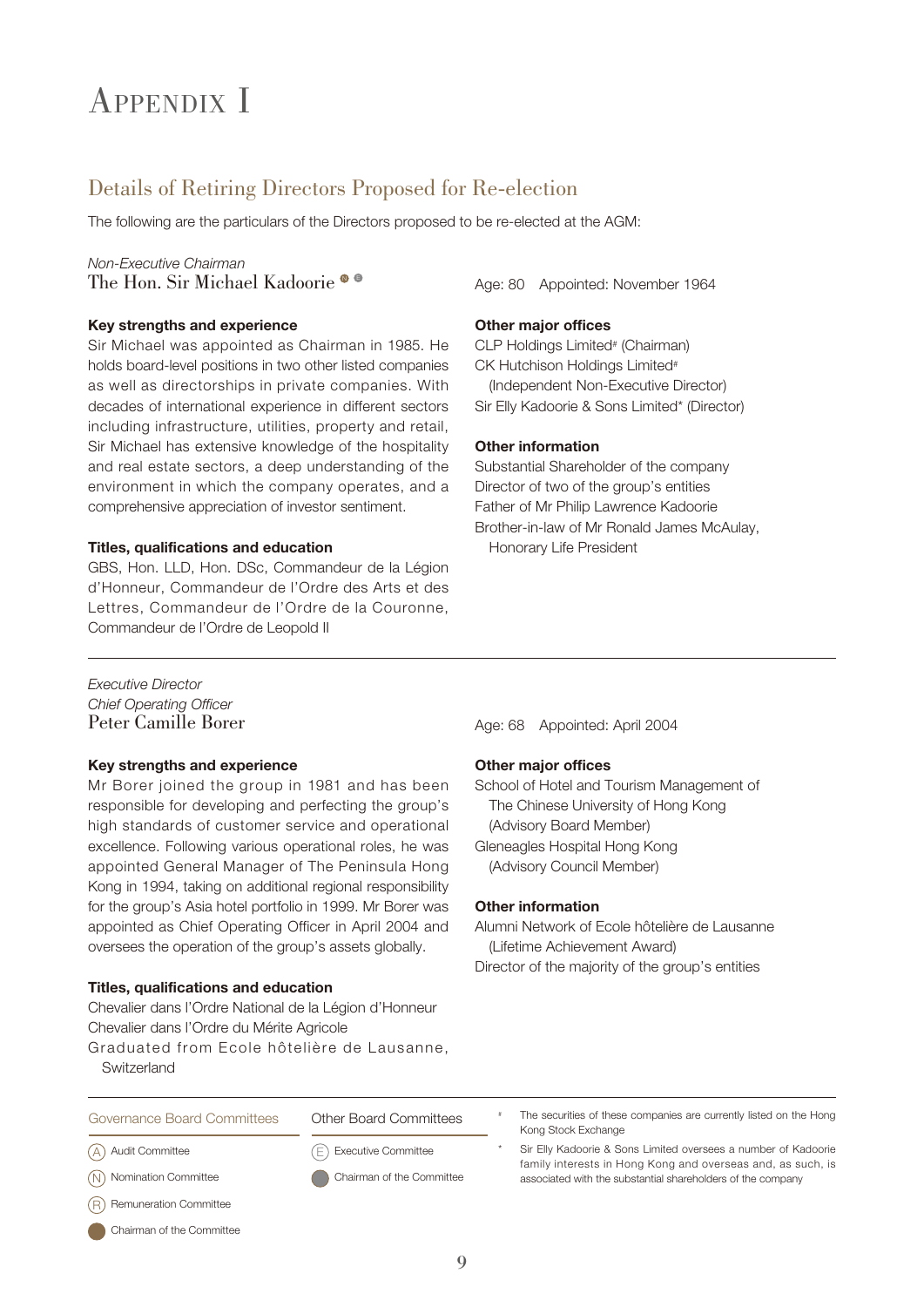#### Independent Non-Executive Director Patrick Blackwell Paul, CBE  $\bullet \bullet$

#### **Key strengths and experience**

Mr Paul is an experienced independent non-executive director, and the Chairman of the Audit and Remuneration Committees. He brings many years of leadership experience, having been senior partner at PwC in Hong Kong. His finance, accounting and tax expertise enables him to provide key strategic guidance to the company in its financial reviews, risk management, compliance and internal control framework.

#### Age: 74 Appointed: February 2004

#### **Titles, qualifications and education** CBE

Fellow of the Institute of Chartered Accountants in England and Wales

#### **Other major offices**

Johnson Electric Holdings Limited<sup>#</sup>

(Independent Non-Executive Director)

Pacific Basin Shipping Limited<sup>#</sup>

- (Independent Non-Executive Director) British Chamber of Commerce in Hong Kong
- (Chairman of the Supervisory Board)

### Independent Non-Executive Director Dr Rosanna Yick Ming Wong, DBE, JP ®

#### **Key strengths and experience**

Dr Wong provides invaluable and independent advice to the Board, with three decades of experience in the political and non-profit arenas, in addition to holding several Board positions in the private sector. She is particularly skilled in public sector, project management, change and risk management. Since her appointment in 2013, Dr Wong has provided significant contributions to the Board through her multi-faceted business background.

#### **Titles, qualifications and education**

#### DBE, JP

PhD in Sociology, University of California, Davis

Honorary Doctorate from The Chinese University of Hong Kong

Honorary Doctorate from The Hong Kong Polytechnic **University** 

Honorary Doctorate from The University of Hong Kong Honorary Doctorate from The Hong Kong Institute of

Education Honorary Doctorate from The University of Toronto

Honorary Fellow of the London School of Economics and Political Science

Age: 69 Appointed: February 2013

#### **Other major offices**

- National Committee of the Chinese People's Political Consultative Conference (Member)
- CK Hutchison Holdings Limited<sup>#</sup> (Independent Non-Executive Director)
- Hutchison Telecommunications Hong Kong Holdings Limited<sup>#</sup> (Independent Non-Executive Director)
- The Hong Kong Jockey Club (Steward)
- World Vision Hong Kong (Honorary Chairman)
- The Hong Kong Federation of Youth Groups (Senior Advisor)

Asia International School Limited (Chairman)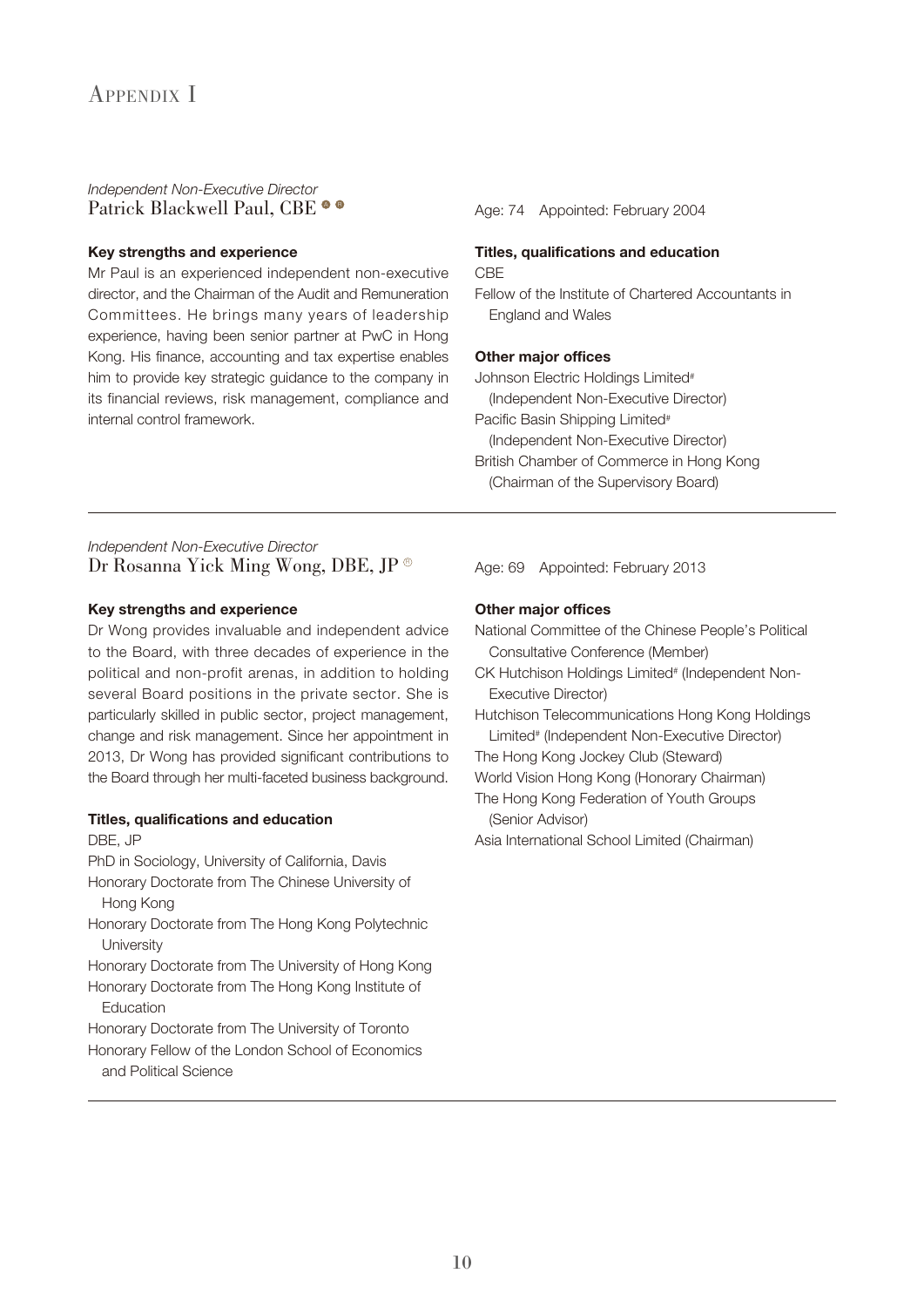Independent Non-Executive Director Dr Kim Lesley Winser, OBE Age: 63 Appointed: January 2016

#### **Key strengths and experience**

Dr Winser has a wide range of expertise and experience in e-commerce, luxury retail and international business. Her career has encompassed various executive roles in the consumer, digital and retail industries. She began her career with Marks & Spencer plc in the UK and became its first female commercial divisional board director as well as its youngest director in the 1990s. She went on to successfully deliver turnarounds for the iconic British heritage brands Pringle of Scotland as Chief Executive Officer and Aquascutum as President and Chief Executive Officer. Dr Winser was special board advisor to the global digital e-commerce business Net-a-Porter.

#### **Titles, qualifications and education**

OBE, Order of the British Empire

Doctorate from Heriot-Watt University for her work on British business

#### **Other major offices**

Winser London Limited, an online womenswear business (founder and CEO)

#### **Other information**

Former name was Kim Lesley Haresign

Other information on the retiring Directors proposed for re-election is set out below:

- 1. Unless otherwise disclosed in the individual retiring Directors' information, they (i) do not hold any other position with the Company or its subsidiaries; (ii) have not held any directorships in any listed companies in Hong Kong or overseas in the last three years; and (iii) do not have any relationships with any Directors, members of senior management or substantial or controlling shareholders of the Company.
- 2. Among the five retiring Directors, The Hon. Sir Michael Kadoorie and Mr Peter Borer have interests in the shares of the Company within the meaning of Part XV of the Securities and Futures Ordinance as at 31 December 2021. Their interests are disclosed in "Interests of Directors" in the Directors' Report of the Company's 2021 Annual Report and have remained unchanged as at the Latest Practicable Date.
- 3. The Company has entered into a service contract with Mr Peter Borer and letters of appointments with the remaining retiring Directors. The terms of appointment are detailed in their respective service contract and letters of appointment. After they have been reelected at the AGM, they are subject to retirement at the conclusion of the third annual general meeting following their appointments and to re-election at the annual general meetings of the Company in accordance with the Articles of Association of the Company.
- 4. The Directors' remuneration paid for the year ended 31 December 2021 to the retiring Directors are set out in the Remuneration Committee Report of the Company's 2021 Annual Report. Their remuneration was reviewed by the Remuneration Committee with reference to market benchmarks and taking into account relevant responsibilities and workload.
- 5. Save for the information set out above, there are no other matters relating to the retiring Directors that need to be brought to the attention of the shareholders of the Company and there is no other information which is required to be disclosed pursuant to rule 13.51(2) of the Listing Rules.